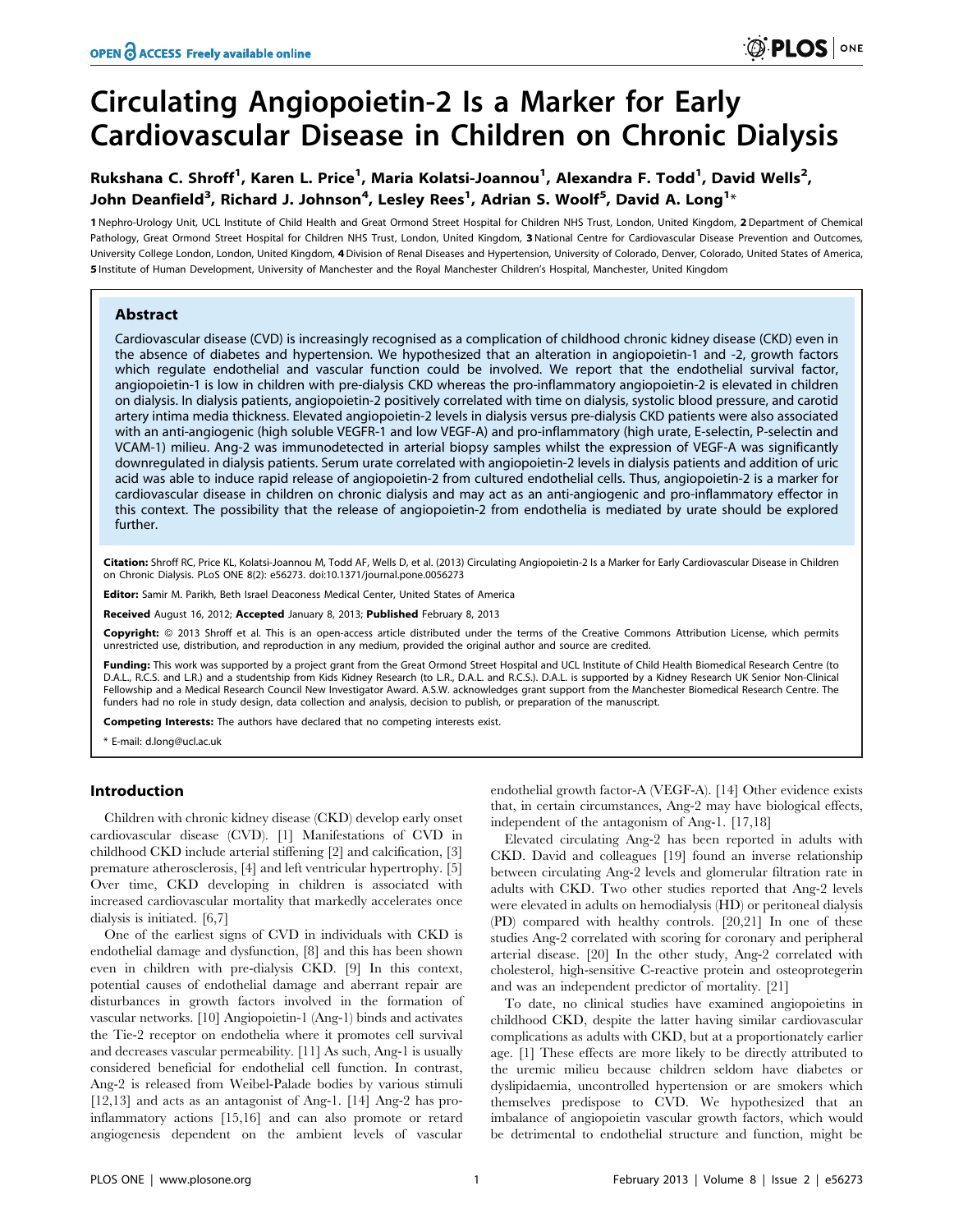present in children with CKD. Specifically, we predicted that childhood CKD would be associated with elevated Ang-2 and that it would correlate with inflammatory markers.

## Materials and Methods

### Patient cohort

Informed written consent was obtained from the next of kin, caretakers, or guardians on the behalf of the minors/children participants, and children also gave their assent where appropriate. The study was approved by the Great Ormond Street Hospital and UCL Institute of Child Health research ethics committee. From January to December 2010, 20 children in predialysis CKD stages 4-5 and 30 on dialysis (14 PD, 16 on HD) were recruited from Great Ormond Street Hospital. Primary diagnoses included renal dysplasia (n = 20), posterior urethral valves ( $n = 9$ ), focal segmental glomerulosclerosis ( $n = 6$ ), nephronophthisis  $(n = 4)$ , cortical necrosis  $(n = 3)$ , and 2 each with autosomal recessive polycystic kidney disease, congenital nephrotic syndrome, bilateral Wilms' tumors and unknown causes. None of the children had diabetes and none were smokers. Children with underlying inflammatory disorders, such as glomerulonephritis and vasculitides were excluded. Patients were compared with healthy age- and gender- matched children who formed part of a contemporaneous study and are previously described. [22]

#### Clinical, biochemical and vascular parameters

All measures were taken at the same clinical visit; pre a midweek session of HD or at clinic review for pre-dialysis CKD and PD patients. All children had their weight, height, body mass index (BMI) and Doppler blood pressure measured; these were expressed as standard deviation score (SDS) for age and gender. [23] Routine blood tests (including creatinine, calcium, ionized calcium, phosphate, parathyroid hormone and serum urate) were performed. All children above 5 years of age ( $n = 24$  children on dialysis [11 on PD, 13 on HD]; 14 children in pre-dialysis CKD and 25 healthy controls) underwent vascular scans to assess carotid artery intima media thickness (cIMT) and aortic pulse wave velocity (PWV) using methods previously described [24] and expressed as SDS for age. [25,26] Serum was obtained and ELISA used to assess circulating levels of human Ang-1, Ang-2, VEGF-A, Flt-1, E-selectin, P-selectin, intracellular adhesion molecule 1 (ICAM-1) and vascular cell adhesion molecule 1 (VCAM-1) (R & D Systems). In some cases, serum samples were taken both preand post- HD.

## Immunolocalisation of Ang-1, Ang-2 and VEGF-A in intact arteries

Medium-sized muscular arteries routinely removed at omentectomy during a peritoneal dialysis catheter insertion or at renal transplantation were obtained from some of the pre-dialysis CKD and dialysis patients ( $n = 4$  in each group). [3] Tissues were fixed in formalin, embedded, then sections cut for immunohistochemistry as described [27] for the following antibodies: rabbit anti-mouse Ang-1 (ADI); rabbit anti-mouse Ang-2 (ADI); rabbit anti-human VEGF-A (Santa Cruz) and rabbit anti-human von Willebrand factor (DAKO). Intensity of staining was quantified by a blinded observed and scored between 0 (no reactivity) to 3 (strong staining); at least four images were obtained from each vessel and a mean value obtained for each specimen.

## Uric acid stimulation of human umbilical vein endothelial (HUVEC) and aortic smooth muscle cells (HAoSMC)

HUVEC and HAoSMC (Lonza) were cultured in either EGM-MV or DMEM supplemented with 20% FBS, 25 mM HEPES, 100 U/ml penicillin and 100 mg/ml streptomycin respectively. Cells from passage 2–4 were grown to 70% confluence, placed in low-serum media for 24 hours and challenged with varying concentrations of uric acid (3–12 mg/dl) [28] for 15 minutes, 24 hours and 72 hours. Conditioned media was collected at all time-points to assess Ang-2 levels and cell lysates extracted for protein measurements. In other experiments, RNA was extracted from cells stimulated with uric acid for 6 hours and used for RT-PCR for *Ang1*, *Ang2*, organic anion transporters 1–4 (Oat1-4) Tie1,  $Tie2$ , Toll-like receptor 4 (Tlr4) and human uric acid transporter 1 (Urat1) using previously described methods. [28] Quantitative RT-PCR was also performed for  $Ang2$  on HUVEC exposed to uric acid  $(n = 3$  for each dose) with hypoxanthine-guanine phosphoribosyltransferase (HPRT) used as a house-keeping gene. Primer details available on request.

**Statistics.** Results are presented as mean  $\pm$  SD or median and inter quartile range (IQR), depending on the distribution. Univariate comparisons of continuous variables were performed using unpaired *t*-test for normally distributed data, or nonparametric Mann-Whitney U-test for non-normally distributed variables. For multiple comparisons of several groups, ANOVA or Kruskall-Wallis test were performed. Within group comparisons of continuous variables were performed using paired t-test or Wilcoxon test, as appropriate. Spearman tests were used for correlation analyses. Interactions between Ang-2 and biochemical data or vascular scans were tested by two way ANOVA and the difference between each pair of means compared by Tukey's test with appropriate adjustment for the multiple testing. Factors affecting the two outcome variables, Ang-2 and cIMT, were explored using multiple regression analysis, including all variables with  $p \leq 0.15$  from univariate analysis in the stepwise multiple regression models. For all analyses,  $p < 0.05$  was considered statistically significant.

#### Results

## Circulating Ang levels in pre-dialysis CKD and dialysis patients

Demographic and clinical parameters of the groups studied are summarized in Table 1. The pre-dialysis CKD and dialysis patients were similar in all demographic, clinical and biochemical markers except that 25-hydroxyvitamin D was lower and serum cholesterol and urinary albumin/creatinine ratio higher in dialysis patients (Table 1). The healthy controls had significantly higher BMI SDS and lower blood pressure SDS and urate levels versus the patients.

Ang-1 levels were modestly but significantly  $(p = 0.02)$  lower in pre-dialysis CKD patients compared with healthy controls (respective means $\pm$ SD being 2.9 $\pm$ 1.8 and 4.3 $\pm$ 1.8 ng/ml). In dialysis patients, Ang-1 levels (mean $\pm$ SD 5.0 $\pm$ 3.5 ng/ml) were similar to values found in healthy controls. Circulating Ang-2 levels were not significantly different between healthy children and those with pre-dialysis CKD, but were markedly and significantly increased in the dialysis group (means $\pm$ SD in controls 2.7 $\pm$ 1.2, pre-dialysis CKD 2.7 $\pm$ 0.9, dialysis 10.5 $\pm$ 6.9 ng/ml, p $\leq$ 0.0005 in comparisons between dialysis patients and both the other groups). As explained in the *Introduction*, Ang-2 acts an endogenous antagonist to Ang-1, such that comparative levels may be relevant; hence we evaluated the Ang-2/Ang-1 ratio. There was no difference in the Ang-2/Ang-1 ratios (Figure 1C) between control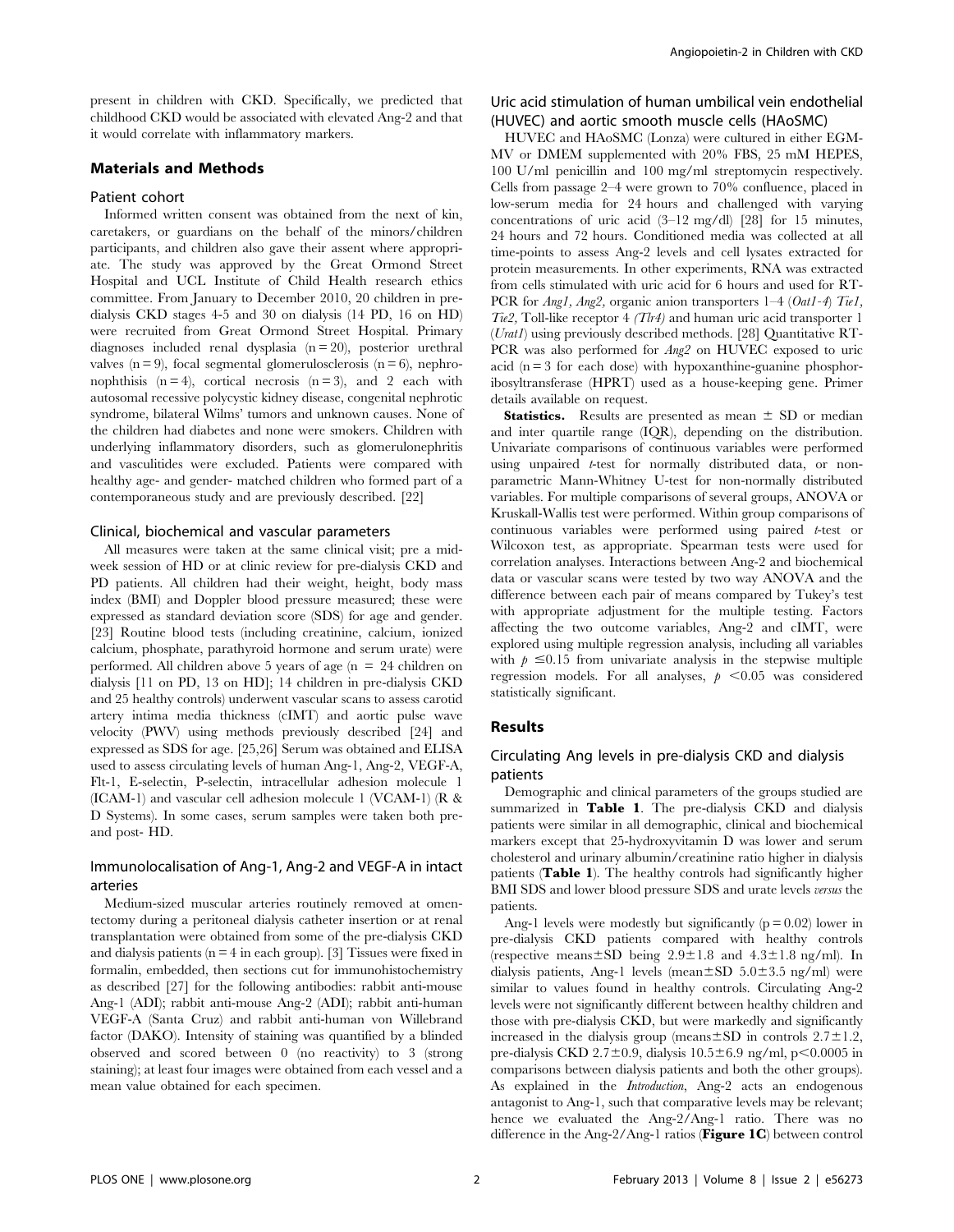Table 1. Demographic, clinical, anthropometric, and biochemical characteristics of patients and control subjects.

| Characteristics                                | Pre-dialysis $CKD$ (n = 20) | Dialysis $(n = 30)$       | Healthy Controls $(n=25)$ | р      |
|------------------------------------------------|-----------------------------|---------------------------|---------------------------|--------|
| Age (yr)                                       | $10.7 + 4.1$                | $14.2 \pm 3.9$            | $13.1 \pm 2.8$            | 0.68   |
| Sex (males/females)                            | 12/8                        | 17/13                     | 14/11                     | 0.82   |
| Race (White/Asian/Black/other)                 | 14/5/1/0                    | 19/7/2/2                  | 16/7/2/0                  | 0.85   |
| eGFR (ml/min per 1.73 m <sup>2</sup> )         | $18.3 \pm 6.0$              | $\overline{\phantom{a}}$  | $113 \pm 9.8$             | $\sim$ |
| Time in CKD4-5 pre-dialysis (yr; median [IQR]) | $4.5(1.1-9.2)$              | $3.9(0.2 - 7.9)$          |                           | 0.70   |
| Time on dialysis (yr; median [IQR])            | $\overline{\phantom{a}}$    | $1.4(0.2 - 3.9)$          | ÷,                        |        |
| Dialysis modality (PD/HD)                      |                             | 14/16                     |                           |        |
| <b>BMI SDS</b>                                 | $-0.6 \pm 1.1$              | $-0.7 + 0.3$              | $1.1 \pm 0.7$             | 0.42   |
| Systolic BP index*                             | $1.9 + 0.8$                 | $1.5 \pm 2.5$             | $0.8 + 0.2$               | 0.21   |
| Numbers on antihypertensive medications        | 11                          | 4                         | $\mathbf 0$               | 0.6    |
| Numbers on ACEI or ARB                         | $\overline{4}$              | $\mathbf{0}$              | $\mathbf{0}$              | 0.1    |
| Hemoglobin (g/dl)                              | $12.3 \pm 1.9$              | $11.4 \pm 0.8$            | $12.1 \pm 0.9$            | 0.51   |
| Albumin (q/L)                                  | $39.0 + 4.1$                | $41 \pm 4.8$              | $40 + 0.6$                | 0.34   |
| Total cholesterol (mmol/L)                     | $3.5 \pm 1.3$               | $4.1 \pm 0.9$             | $3.1 \pm 0.7$             | 0.07   |
| Triglycerides (mmol/L)                         | $1.1 \pm 0.7$               | $1.4 \pm 2.1$             | $0.9 + 0.6$               | 0.11   |
| No. on statins                                 | $\mathbf 0$                 | $\mathbf{1}$              | $\mathbf 0$               |        |
| Albumin-adjusted calcium (mmol/L)              | $2.4 \pm 0.2$               | $2.4 \pm 0.1$             | $2.4 \pm 0.2$             | 0.9    |
| Serum phosphate levels (mmol/L)                | $1.4 + 0.6$                 | $1.6 + 0.8$               | $1.2 \pm 0.2$             | 0.9    |
| Parathyroid hormone (pmol/L)                   | $5.2 \pm 1.1$               | $8.9 \pm 3.7$             | $\overline{\phantom{a}}$  | 0.06   |
| Serum urate level ( umol/L)                    | $260 \pm 20.8$              | $278 + 29.3$              | $184 + 33.0$              | 0.88   |
| 25-hydroxyvitamin D (nmol/L)                   | $40.1 \pm 16.2$             | $12.9 + 9.8$              |                           | 0.04   |
| Urinary albumin / creatinine ratio (mg/mmol)   | $122.8 \pm 18.6$            | $260.0 \pm 64.3$ (n = 21) | $\overline{\phantom{a}}$  | 0.04   |

All values are presented as mean±SD; p value indicates comparisons between the pre-dialysis CKD and dialysis groups. Parathyroid hormone, 25-hydroxyvitamin D and urinary albumin / creatinine ratio were not measured in healthy controls due to small volumes of serum and lack of urine samples. \* Systolic BP index = measured BP/ 95th centile BP for age, gender, and height. ARB, angiotensin II receptor blocker; ACEi, angiotensin-converting enzyme inhibitor; BMI, body mass index; SBP, systolic BP; SDS, SD score.

doi:10.1371/journal.pone.0056273.t001

and pre-dialysis CKD individuals but it was significantly higher in dialysis patients compared with the other groups (means $\pm$ SD in controls  $0.8\pm0.7$ , pre-dialysis CKD patients  $1.2\pm0.7$  and dialysis patients  $2.5 \pm 1.4$  ng/ml, p $\leq 0.0005$  in comparisons between dialysis and both the other groups)

## Correlation of Ang levels with clinical and vascular measures

Ang-2 levels had no significant relation to age or gender, but increased linearly with time on dialysis  $(r = 0.37, p = 0.002)$ whereas there was no association of Ang-2 levels with the time spent in pre-dialysis CKD ( $p = 0.8$ , Figure 2A). There was no



Figure 1. Circulating Ang levels in pre-dialysis CKD and dialysis patients. Serum Ang-1 levels (A) were significantly lower in pre-dialysis CKD patients compared with healthy controls. In dialysis patients Ang-1 levels were similar to values found in healthy controls. Similar levels of both circulating Ang-2 (B) and Ang-2/Ang-1 (C) were found in healthy children and those with pre-dialysis CKD, but these were significantly increased in the dialysis group. doi:10.1371/journal.pone.0056273.g001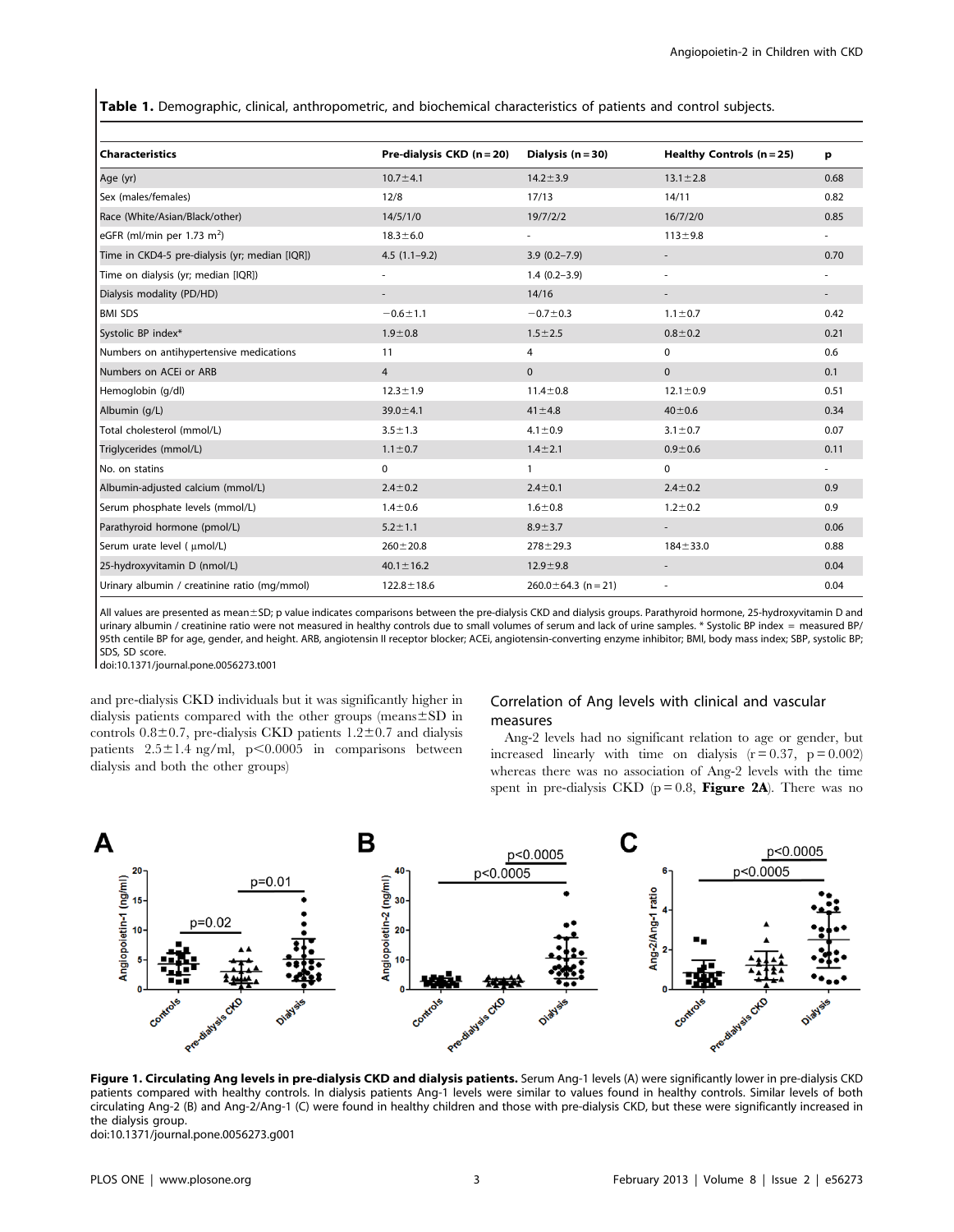difference in Ang-2 levels between HD and PD patients. Circulating Ang-2 levels was also not significantly related to the presence of residual renal function. To determine whether Ang-2 was cleared by HD, we obtained serum samples pre- and post-HD from 5 individuals. There was no significant differences in Ang-2 levels (means $\pm$ SD 5.0 $\pm$ 1.1 and 4.6 $\pm$ 0.9 ng/ml, p = 0.7).

Serum urate levels were significantly increased in both predialysis CKD and dialysis patients compared with controls (Table 1) and showed a weak positive correlation with systolic blood pressure SDS in these patients  $(r = 0.12, p = 0.048)$ . Urate levels positively correlated with Ang-2 levels in the dialysis group  $(r = 0.52, p = 0.004,$  Figure 2B). There was a strong positive correlation between Ang-2 levels and systolic blood pressure SDS in the dialysis patients  $(r = 0.64, p = 0.003)$ , but not in the predialysis CKD group, Figure 2C). No significant correlations were found between Ang-1 or Ang-2/Ang-1 ratio with any clinical, biochemical or vascular parameters.

Three out of 14 (21%) pre-dialysis CKD patients had increased cIMT compared with age-matched controls  $(0.37\pm0.03$  versus  $0.38\pm0.02$  mm respectively), but there was no significant correlation between Ang-2 and cIMT in this group  $(p=0.82)$ , Figure 2D). In contrast, cIMT was increased in 16 of 24 (66%) dialysis patients  $(0.46 \pm 0.05 \text{ mm})$  and showed a strong positive correlation with Ang-2 ( $r = 0.62$ ,  $p = 0.0005$ , **Figure 2D**). PWV was increased in two out of 14 children with pre-dialysis CKD  $(5.1\pm0.2 \text{ m/sec}$  in pre-dialysis CKD versus  $5.0\pm0.3 \text{ m/sec}$  in controls) and 7 out of 24 (5.6 $\pm$ 0.5 m/sec) on dialysis but did not show any correlation with Ang-2 in either group. Ang-2 levels were not significantly correlated with blood cholesterol, triglyceride, albumin, calcium, phosphate, parathyroid hormone, 25 hydroxyvitamin D or urinary albumin/creatinine levels in predialysis CKD or dialysis patients. On multiple regression analysis the significant determinants of Ang-2 levels were systolic blood pressure and serum urate levels (Table 2). Carotid IMT was significantly and independently influenced by the time on dialysis, calcium x phosphate product and Ang-2 levels (Table 2).

#### Circulating levels of VEGF-A and sFlt-1

The biological actions of Ang-2 on blood vessels are dependent on VEGF-A availability; [14] so we measured circulating levels of this growth factor and the endogenous VEGF-A inhibitor, sFlt-1. Ang-2 levels were similar in healthy controls and pre-dialysis CKD patients and therefore VEGF-A and sFlt-1 levels were only measured in pre-dialysis CKD and dialysis patients. VEGF-A levels were significantly lower in individuals on dialysis compared with pre-dialysis CKD patients (respective medians being 6.9 and 33.5 pg/ml,  $p = 0.003$ , **Figure 3A**). In contrast, sFIt-1 levels were significantly higher in dialysis patients compared with pre-dialysis CKD (respective means $\pm$ SD of 222 $\pm$ 78 and 121 $\pm$ 54 pg/ml respectively,  $p<0.0001$ , Figure 3B). There were no significant



Figure 2. Correlation of Ang-2 levels with clinical and vascular parameters. Ang-2 levels in dialysis individuals correlated positively with time on dialysis (A), serum urate levels (B), systolic blood pressure SDS (C) and cIMT (D). Independent variables are shown on the x-axis. Regression lines account for dialysis patients only. Dotted line in D indicates the value for cIMT in healthy age-matched controls. There was no correlation between Ang-2 and any clinical and vascular measures in pre-dialysis CKD patients. doi:10.1371/journal.pone.0056273.g002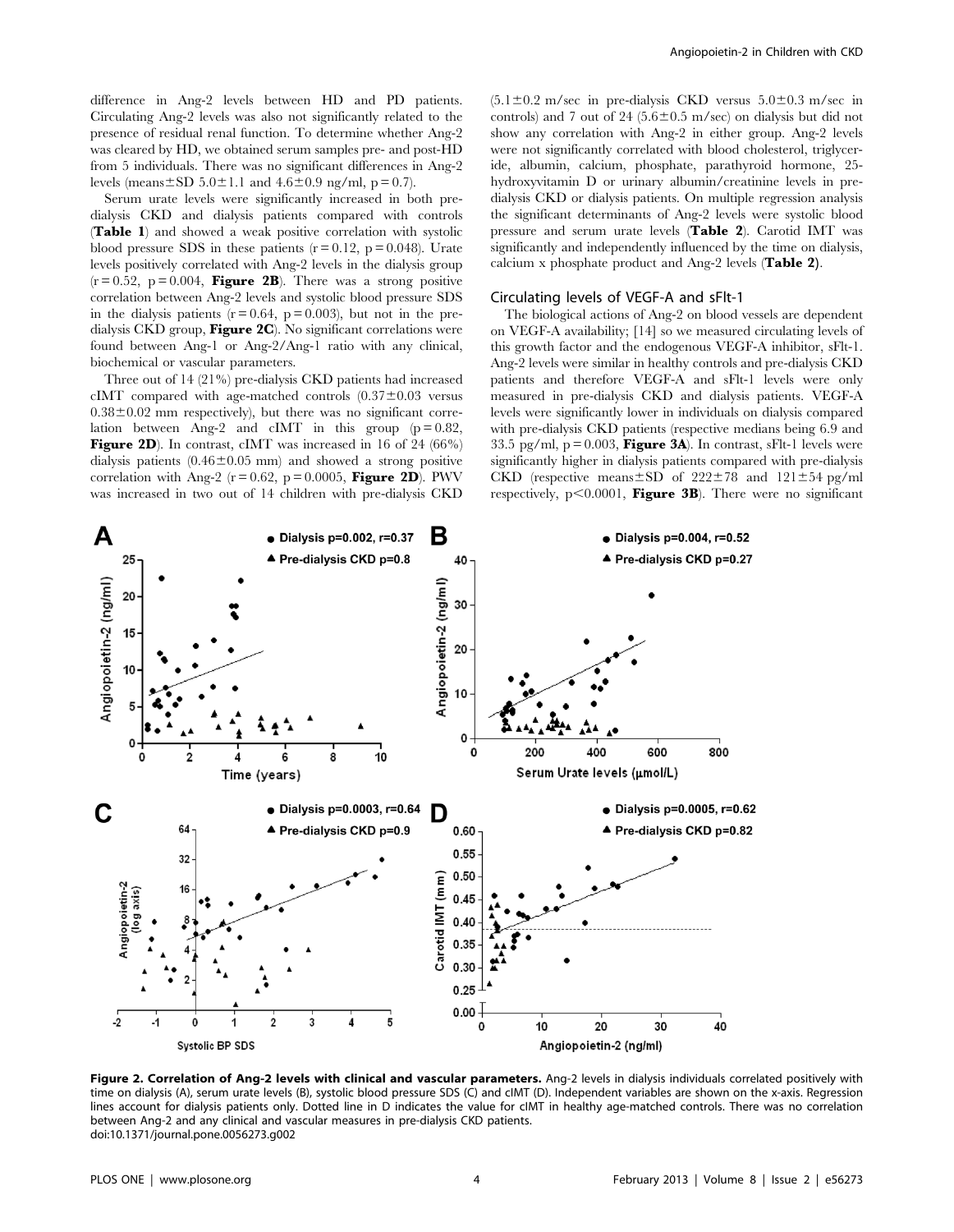Table 2. Multiple regression analyses for independent predictors of Angiopoietin-2 (Ang2) and carotid intima media thickness (cIMT).

| <b>Variables</b>  | β    | SE    | р       | Model $R^2$ |
|-------------------|------|-------|---------|-------------|
| Ang2              |      |       |         | 71%         |
| Systolic BP       | 2.54 | 0.21  | < 0.001 |             |
| Serum urate level | 0.14 | 0.006 | 0.03    |             |
| clMT              |      |       |         | 68%         |
| Time on dialysis  | 0.50 | 0.02  | 0.008   |             |
| Ca x P product    | 0.37 | 0.12  | 0.02    |             |
| Ang2              | 0.26 | 0.06  | 0.05    |             |

 $\beta$  - Unstandardized regression coefficient; indicates the difference in the

outcome variable (Ang2 or cIMT) per unit change in the independent variables. SE – standard error

Model  $R^2$  - The amount of variance in the dependent variable that can be explained by the model.

doi:10.1371/journal.pone.0056273.t002

correlations of either VEGF-A or sFlt-1with time or mode of dialysis, urate levels, blood pressure SDS or any other vascular measures.

#### Circulating levels of soluble cell adhesion molecules

Ang-2 has been shown to have pro-inflammatory actions. [16,17] Therefore, circulating levels of cell adhesion molecules which attract inflammatory cells were measured. [29] Compared with pre-dialysis CKD individuals, patients treated with dialysis had significantly elevated levels of soluble E-selectin (respective means $\pm$ SD being 72 $\pm$ 31 and 54 $\pm$ 21 ng/ml, p = 0.03, **Figure 4A**), soluble P-selectin  $(75 \pm 27 \text{ versus } 52 \pm 17 \text{ ng/ml})$  $p = 0.001$ , Figure 4B) and soluble VCAM-1 (1.9 $\pm$ 0.5 versus  $1.3\pm0.4$  µg/ml, p<0.0001, **Figure 4C**) but there was no difference in ICAM-1  $(354\pm99$  versus  $341\pm91$  ng/ml, Figure 4D). In the dialysis population, circulating levels of Ang-2 positively correlated with soluble VCAM-1 ( $r = 0.41$ ,  $p = 0.02$ ),

but there were no significant correlations with E-selectin, ICAM-1 or P-selectin.

#### Immunolocalisation of vascular growth factors in arteries

To seek potential source(s) of Ang-1, Ang-2 and VEGF-A immunohistochemistry was undertaken on intact arteries obtained from a subset of the pre-dialysis CKD and dialysis patients. [3] Ang-1 protein was detected in the media of vessels from predialysis CKD (Figure 5A) and dialysis patients (Figure 5B). As scored by an observer blinded to the source of the samples, there was no difference in staining intensity between the two groups (Figure 5C). Ang-2 was also immunodetected in the media of both pre-dialysis CKD (Figure 5D) and dialysis (Figure 5E) vessels with a similar intensity in each group (Figure 5F). Ang-2 expression was also detected in the endothelial layer which was also positive for von Willebrand factor (Figure 5G, 5H). VEGF-A immunostaining was prominent in the media of pre-dialysis CKD vessels (Figure 5I), but was significantly decreased in dialysis patients (Figure 5J and K).

#### Effect of uric acid exposure on Ang-2 release in-vitro

As demonstrated above, Ang-2 levels strongly and positively correlated with urate levels in dialysis patients. We hypothesized that elevated urate might increase Ang-2 expression by, and/or release from, endothelial and/or vascular smooth muscle cells. There has been a previous report that uric acid can stimulate release of contents from Weibel-Palade bodies including Ang-2. [13] We first examined how urate may enter HUVEC and detected the urate transporter, Uratl, but not Oatl-4; the mRNA levels of Urat1 showed a tendency to decrease with increasing doses of uric acid stimulation (Figure  $6A$ ). HUVEC also expressed  $Anq$ -1,  $Ang-2$ ,  $Tie-1$  and  $Tie-2$  (**Figure 6A**).

Exposure of HUVECs to uric acid for 15 minutes led to an increase in Ang-2 release versus control media as evaluated by the proportion of Ang-2 protein in the conditioned media. The most prominent response was observed with 12 mg/dl with Ang-2 levels significantly elevated compared with all other groups (Figure 6B). This was an acute effect because longer term stimulation with uric acid for 72 hours did not enhance the release of Ang-2 protein in the conditioned media (Figure 6C). Within the cells, uric acid



Figure 3. Circulating levels of VEGF-A and sFlt-1 in pre-dialysis CKD and dialysis patients. VEGF-A levels were significantly lower in individuals on dialysis compared with pre-dialysis CKD patients (A). In contrast, sFlt-1 were significantly higher in the dialysis patients (B) doi:10.1371/journal.pone.0056273.g003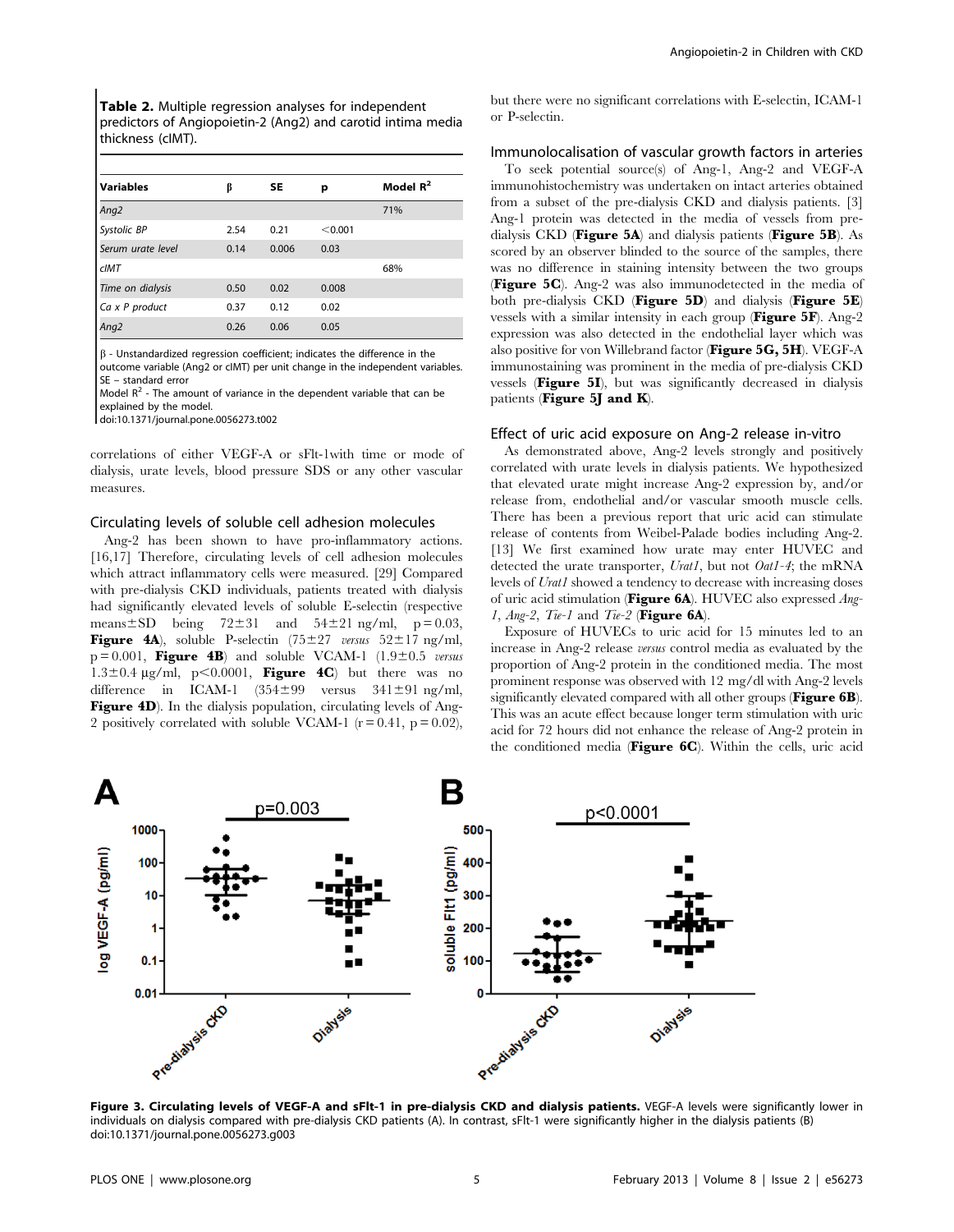



Figure 4. Circulating levels of soluble cell adhesion molecules. Compared with pre-dialysis CKD individuals, patients treated with dialysis had significantly elevated levels of soluble E-selectin (A), P-selectin (B) and VCAM-1 (C); there was no difference in ICAM-1 levels (D). doi:10.1371/journal.pone.0056273.g004

stimulation led to a decreased abundance of Ang-2 mRNA after 6 hours of stimulation (Figure 6D), compared with controls. It has been suggested that the acute release of Ang-2 from endothelia is mediated by  $T\ell r4$  [13] and we detected mRNA levels of  $T\ell r4$  on HUVECs (Figure 6A). Prior studies have shown that HAoSMC express the Uratl receptor [28] and in the current study they were also found to express transcripts for  $Ang-1$ ,  $Ang-2$  and  $Tie-2$ , but not Tie-1 (data not shown); however, we did not detect Ang-2 protein in the conditioned media with/without addition of uric acid.

## Discussion

Our study demonstrated that circulating Ang-2 levels were markedly elevated in dialysis patients compared with healthy controls and pre-dialysis CKD individuals. Amongst the dialysis patients, Ang-2 positively correlated with time on dialysis, systolic blood pressure and cIMT, but not PWV. These findings may indicate that circulating Ang-2 is a marker for the early cardiovascular changes occurring in children with CKD on dialysis. Previous studies have demonstrated that in the more compliant vessels of children with CKD structural changes precede functional alterations with increases in cIMT observed

before alterations in PWV. [30] Furthermore, our work examining intact vessels from children on dialysis indicated that the vessel calcium load showed a strong linear association with cIMT but not with PWV or the coronary calcification score. [3]

Our findings concur with several studies that have shown a relationship between circulating Ang-2 levels and cardiovascular complications in adults. Elevated circulating Ang-2 is associated with scores for coronary and peripheral arterial disease in adults with CKD on PD or HD [20] and positively correlated with systolic blood pressure and left ventricular hypertrophy in 4000 young to middle-aged individuals. [31]. A further study [21] demonstrated that Ang-2 was an independent predictor of mortality in CKD patients and correlated with markers of vascular disease (cholesterol, hsCRP and osteoprotegerin) but not the degree of vascular calcification or arterial stiffness. The observation that circulating Ang-2 is also elevated in children on dialysis suggests that the uraemic environment may directly influence vascular growth factor expression. This is because children do not have many of the cardiovascular comorbidities that are commonly seen in adults. In addition, the pathophysiology of CVD in children may be different to that found in adults, for example, our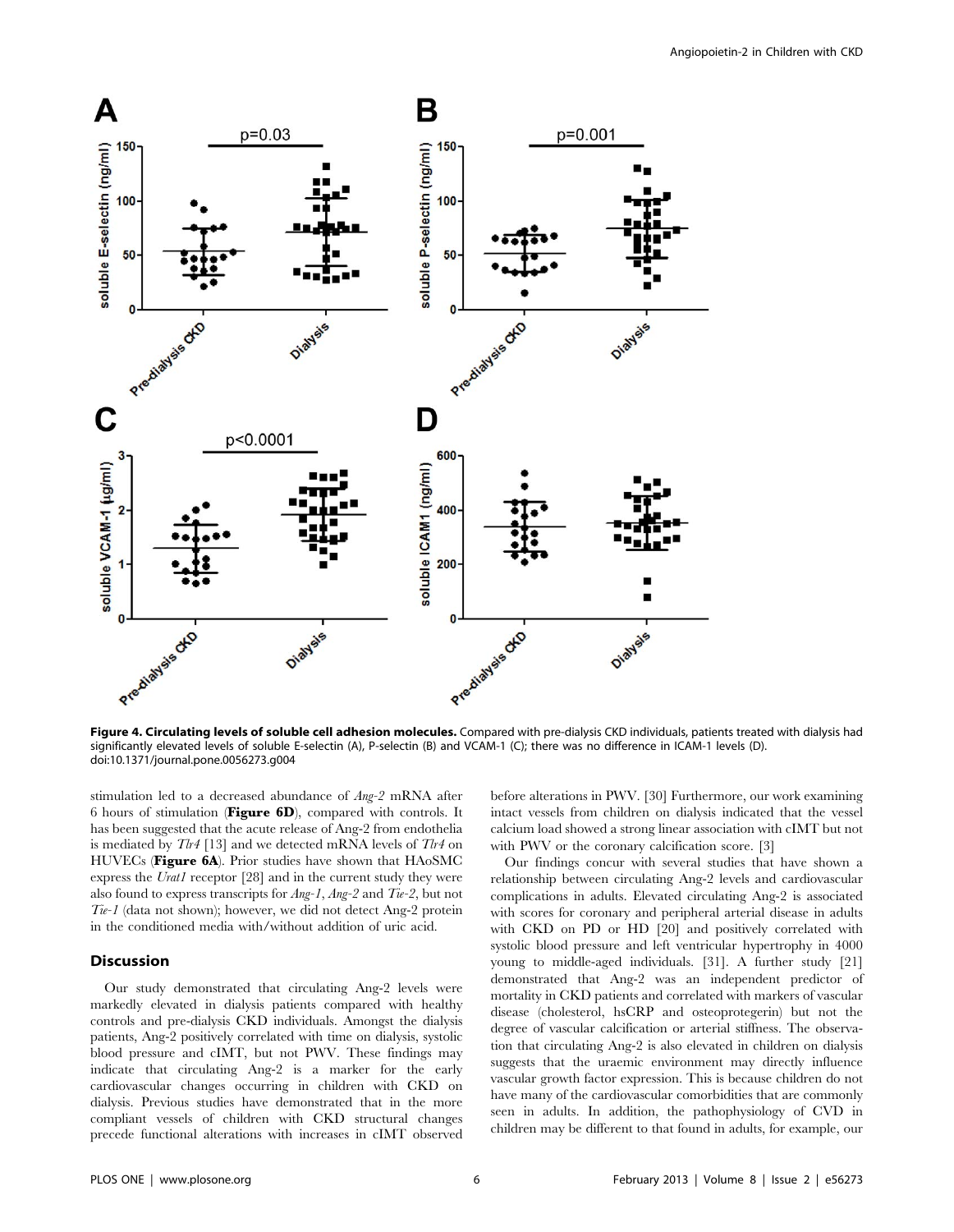

Figure 5. Immunolocalisation of vascular growth factors in arteries. Ang-1 was detected in the media of vessels from both pre-dialysis CKD (A) and dialysis patients (B); no differences in staining intensity were observed between the two groups (C). Ang-2 was immunodetected in both the media and endothelia (arrows) in pre-dialysis CKD (D) and dialysis (E) vessels with similar intensity (F). The endothelial later was also positive for von Willebrand factor (arrows, G and H). VEGF-A immunostaining was prominent in the media of pre-dialysis CKD vessels (I), but was significantly decreased in dialysis patients (J and K). All fields taken with  $\times$ 40 objective. doi:10.1371/journal.pone.0056273.g005

previous work has shown that children on dialysis develop arteriosclerosis with exclusively medial involvement [3] whereas adults are much more likely to have both intimal lesions as well as medial damage [32]. Therefore results from adults may not be able to be directly extrapolated to the paediatric population and studies in children with CKD are necessary.

Our studies found that the elevation in circulating Ang-2 levels were similar immediately before and after a HD session. Both Ang-1 and Ang-2 form multimeric structures composed of monomers of 55 kDa [33] and therefore unlikely to be affected by dialytic clearance. In contrast to adults with CKD [19,21] we did not detect different Ang-2 levels in children with pre-dialysis CKD compared with healthy controls. One explanation for this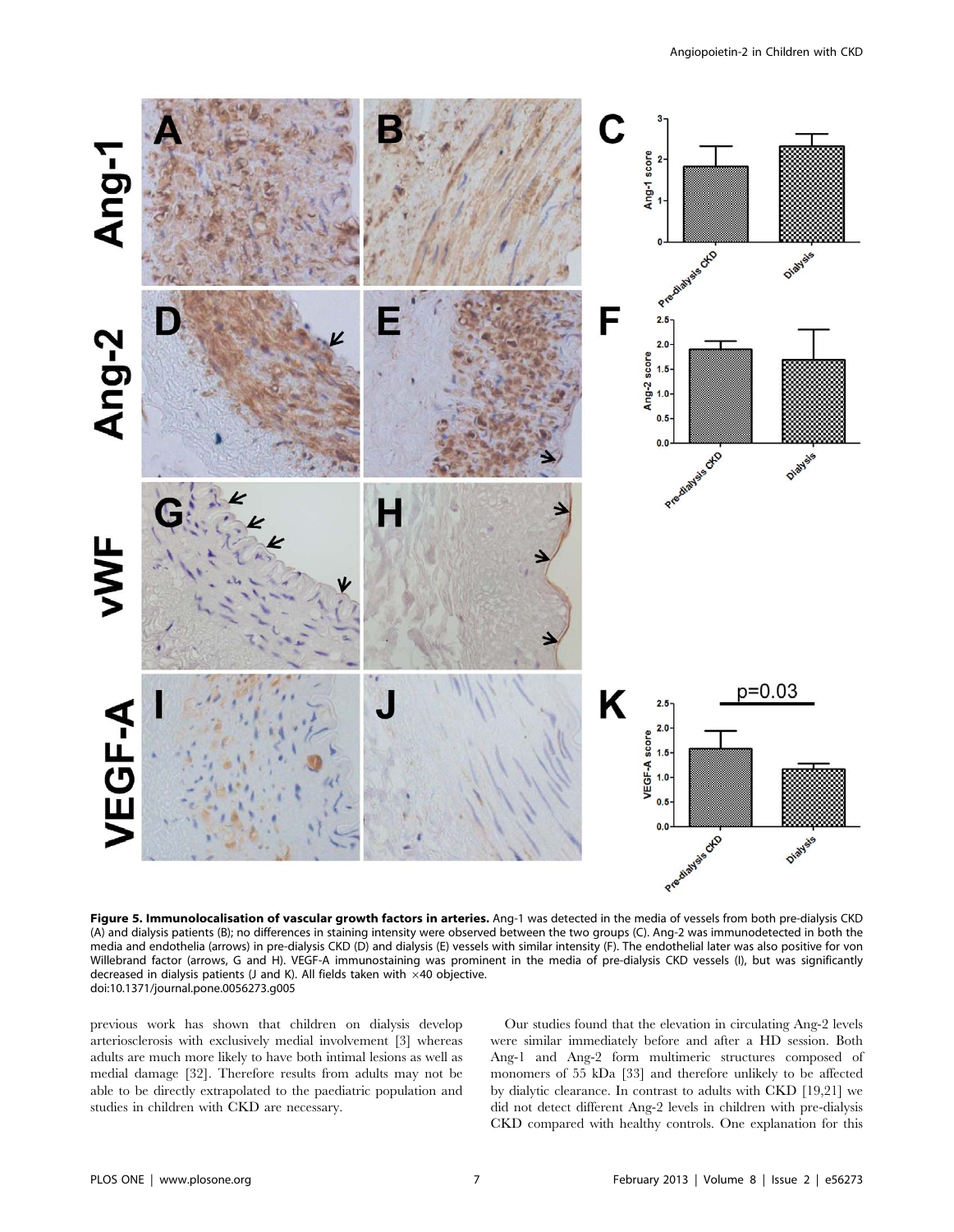

Figure 6. Effect of uric acid on Ang-2 secretion in HUVECs. A) Both non-stimulated and uric acid stimulated HUVECs expressed the mRNA for the transporter Urat1 but not Oat1-4; they were also positive for Ang-1, Ang-2, Tie-1, Tie-2 and Tlr4. Sizes were determined using a 100 bp marker (m), positive (+ive) controls consisted of total kidney cDNA and negative controls were without cDNA addition. (B) Uric acid stimulation for 15 minutes, but not 72 hours (C) led to elevated Ang-2 secretion in the conditioned media of HUVEC cells. Within the cells, uric acid stimulation led to a decreased abundance of Ang-2 mRNA after 6 hours of stimulation (D).  $a = p < 0.05$  compared with controls,  $b = p < 0.01$  compared with controls,  $c = p$ <0.001 compared with controls, d = p<0.01 compared with HUVEC stimulated with 3 mg/dl uric acid, e = p<0.01 compared with HUVEC stimulated with 6 mg/dl uric acid,  $f = p < 0.05$  compared with HUVEC stimulated with 9 mg/dl uric acid. doi:10.1371/journal.pone.0056273.g006

discrepancy could be that the children under study had not been exposed to diabetes mellitus, and that dyslipidaemia and hypertension were less common than in adults with CKD. Indeed, each of these factors have been shown to be associated with elevated Ang-2. [31,34] Instead, children with pre-dialysis CKD had decreased circulating Ang-1 compared with healthy controls. This loss of Ang-1 in pre-dialysis CKD children may decrease blood vessels stability and be an early sign of the endothelial dysfunction which occurs in these patients. [9] Potential sources of Ang-1 not only include the vessel wall, but also platelets [35] and one caveat to consider when measuring circulating Ang-1 in serum samples is that ex-vivo activation may increase Ang-1 levels within serum tubes. [36] In future studies, it would be of interest to quantify both circulating Ang-1 and platelet-derived Ang-1.

Elevated circulating Ang-2 levels in dialysis versus non-dialysis CKD children were associated with an anti-angiogenic environment as demonstrated by decreased circulating VEGF-A and elevated soluble sFlt-1 (Table 3). Increased sFlt-1 [37] and reduced circulating VEGF-A [38] have been demonstrated in adult populations with CKD. In the presence of low VEGF-A, Ang-2 will destabilise blood vessels leading to vessel regression. [14] This milieu of growth factors may therefore contribute to the impaired endothelial function seen in CKD children on dialysis. [9,39]

Increased circulating Ang-2 in CKD children on dialysis was also associated with pro-inflammatory responses with high urate, E-selectin, P-selectin and VCAM-1 (Table 3). Systemic inflammation is seen in children with CKD with dialysis [3,40] and Ang-2 may play a direct role in this process. Ang-2 can sensitise the endothelium to inflammatory responses; [16] and directly affect the biology of inflammatory cells which express the Tie-2 receptor themselves. [41,42] Although, we demonstrated that Ang-2/Ang-1 was also elevated in CKD children on dialysis it did not correlate with any cardiovascular parameters. This suggests that the total Ang-2 levels are important in biological responses in dialysis patients, rather than the relative balance between Ang-2 and Ang-1.

We detected Ang-2 in the endothelium of intact arteries isolated from children with CKD and cultured HUVECs indicating this cell type is a potential source of the increased Ang-2 in dialysis patients. Our studies detected Ang-2 in the walls of intact arteries from both pre-dialysis CKD and dialysis patients and Ang-2 transcripts were detected in cultured HoASMCs. Using Ang-2/  $Lac\mathcal{Z}$  mice positive expression in renal arterial walls during kidney development has been observed; [43] whilst Ang-2 has been detected in cultured mouse embryonic fibroblasts [44] and smooth muscle cells derived from the heart microvasculature. [45] We could not detect any Ang-2 released from HoASMCs suggesting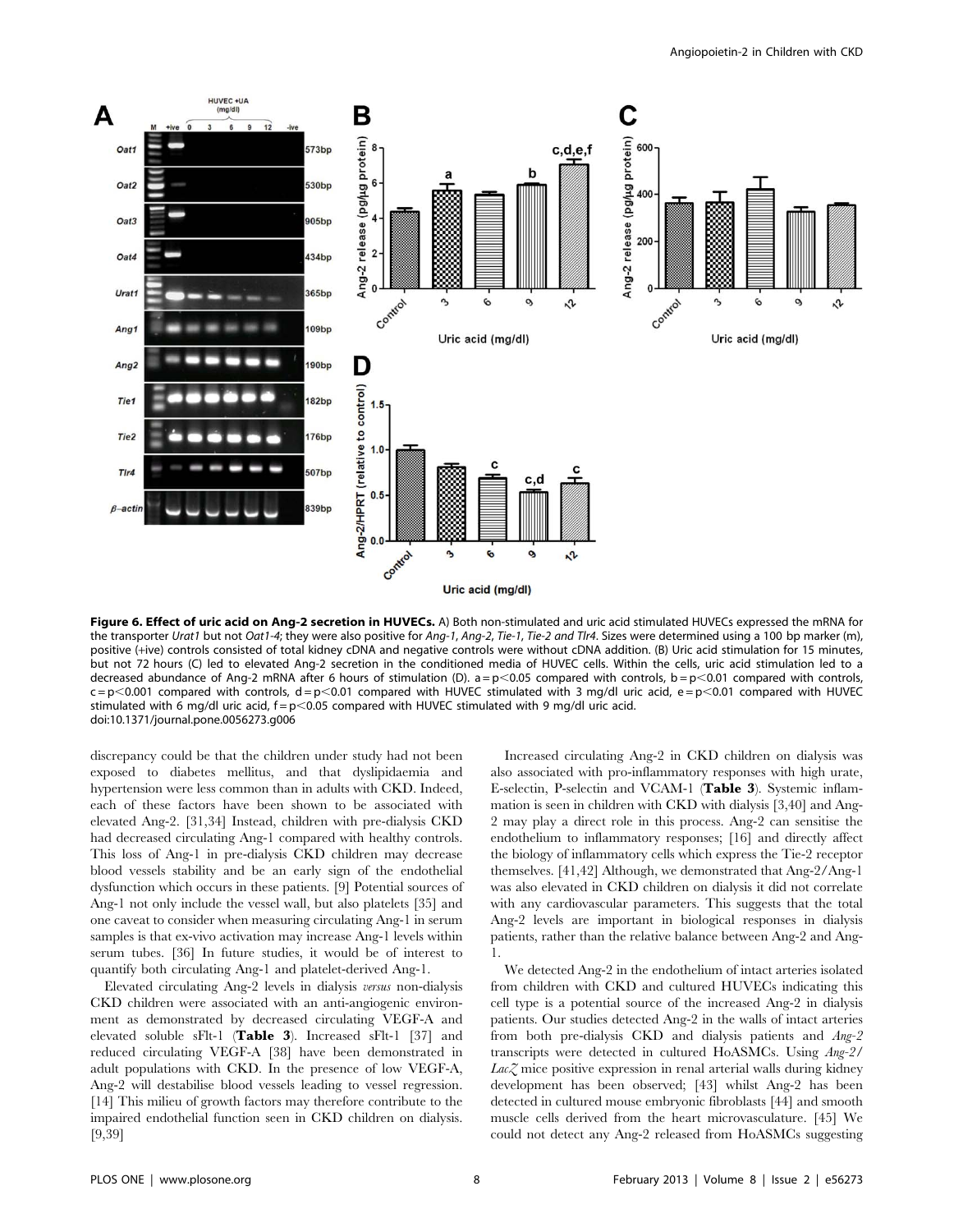Table 3. Changes in circulating angiogenic and inflammatory markers between pre-dialysis CKD and dialysis patients.

| <b>Circulating marker</b> | Levels in dialysis compared with pre-dialysis CKD patients |
|---------------------------|------------------------------------------------------------|
| Angiogenic factors        |                                                            |
| Ang-1                     | No change                                                  |
| Ang-2                     |                                                            |
| Ang-2/Ang-1 ratio         |                                                            |
| VEGF-A                    |                                                            |
| sFlt-1                    |                                                            |
| Inflammatory markers      |                                                            |
| E-selectin                |                                                            |
| P-selectin                |                                                            |
| VCAM-1                    |                                                            |
| ICAM-1                    | No change                                                  |

doi:10.1371/journal.pone.0056273.t003

vascular smooth muscle cells may not contribute to the increase in Ang-2 seen in dialysis patients. We cannot rule this out completely as the cells used in these experiments were not derived from patients, nor did we reproduce the uremic milieu they will be exposed to in-vivo. Another potential source of Ang-2 are macrophages. [41,46] Although prior studies [3] have demonstrated that macrophages are not present in the intact arteries of children on dialysis they may be found in the circulation and increase Ang-2.

There are several potential mechanisms for the increase in circulating Ang-2 in patients with CKD. The increase in Ang-2 may be a direct consequence of elevated blood pressure. Korff and colleagues [47] demonstrated that hypertension in mice led to release of stored Ang-2 from Weibel-Palade bodies. There is also evidence that mediators of vascular tone such as angiotensin II can directly alter Ang-2 expression. [48] A lack of endothelial nitric oxide may also predispose to a release of Weibel-Palade bodies that would theoretically increase Ang-2 levels. [49]

One potential factor that could bring these various mechanisms together is uric acid. Urate is retained in CKD and found to correlate with Ang-2 levels in the dialysis patients. We showed that uric acid could directly induce the release of Ang-2 from HUVEC with a corresponding decrease in mRNA abundance within the

#### References

- 1. Goodman WG, Goldin J, Kuizon BD, Yoon C, Gales B, et al. (2000) Coronaryartery calcification in young adults with end-stage renal disease who are undergoing dialysis. N Engl J Med 342: 1478–1483.
- 2. Covic A, Mardare N, Gusbeth-Tatomir P, Brumaru O, Gavrilovici C, et al. (2006) Increased arterial stiffness in children on haemodialysis. Nephrol Dial Transplant 21: 729–735.
- 3. Shroff RC, McNair R, Figg N, Skepper JN, Schurgers L, et al. (2008) Dialysis accelerates medial vascular calcification in part by triggering smooth muscle cell apoptosis. Circulation 118: 1748–1757.
- 4. Dursun I, Poyrazoglu HM, Gunduz Z, Ulger H, Yykylmaz A, et al. (2009) The relationship between endothelial microparticles and arterial stiffness and atherosclerosis in children with chronic kidney disease. Nephrol Dial Transplant 24: 2511–2518.
- 5. Mitsnefes MM, Barletta GM, Dresner IG, Chand DH, Geary D, et al. (2006) Severe cardiac hypertrophy and long-term dialysis: the Midwest Pediatric Nephrology Consortium study. Pediatr Nephrol 21: 1167–1170.
- 6. McDonald SP, Craig JC, Australian and New Zealand Paediatric Nephrology Association (2004) Long-term survival of children with end-stage renal disease. N Engl J Med 350: 2654–2662.
- 7. Oh J, Wunsch R, Turzer M, Bahner M, Raggi P, et al. (2002) Advanced coronary and carotid arteriopathy in young adults with childhood-onset chronic renal failure. Circulation 106: 100–105.
- 8. Lilien MR, Groothoff JW (2009) Cardiovascular disease in children with CKD or ESRD. Nat Rev Nephrol 5: 229–235.

cell, consistent with prior reports that uric acid stimulates release of Weibel-Palade bodies. [13] These effects are likely to be mediated by Urat1 and Tlr4 [13], both of which were found to be expressed on endothelia. Future studies using inhibitors specific for Urat1 (probenecid [28] and  $T\rightarrow I\rightarrow I$  (TAK-242 [50] would help to determine the specific role of these molecules in Ang-2 release from endothelia exposed to uric acid. In addition, there is increasing evidence that urate may have a role in hypertension via effects that include inducing endothelial dysfunction, oxidative stress and the production of angiotensin II. [51] These findings might account for why urate can contribute to cardiovascular complications. [52,53]

In conclusion, Ang-2 is a marker for cardiovascular disease in children on chronic dialysis. Furthermore, we suggest that Ang-2 may also be an anti-angiogenic and pro-inflammatory effector in this context.

#### Author Contributions

Conceived and designed the experiments: RCS LR ASW DAL. Performed the experiments: RCS KLP MKJ AFT DAL. Analyzed the data: RCS KLP DAL. Contributed reagents/materials/analysis tools: DW JD. Wrote the paper: RCS RJJ ASW DAL.

- 9. Kari JA, Donald AE, Vallance DT, Bruckdorfer KR, Leone A, et al. (1997) Physiology and biochemistry of endothelial function in children with chronic renal failure. Kidney Int 52: 468–472.
- 10. Long DA, Norman JT, Fine LG (2012) Restoring the renal microvasculature to treat chronic kidney disease. Nat Rev Nephrol 8: 244–250.
- 11. Kim KT, Choi HH, Steinmetz MO, Maco B, Kammerer RA, et al. (2005) Oligomerization and multimerization are critical for angiopoietin-1 to bind and phosphorylate Tie2. J Biol Chem 280: 20126–20131.
- 12. Fiedler U, Scharpfenecker M, Koidl S, Hegen A, Grunow V, et al. (2004) The Tie-2 ligand angiopoietin-2 is stored and rapidly released upon stimulation from endothelial cell Weibel-Palade bodies. Blood 103: 4150–4156.
- 13. Kuo MC, Patschan D, Patschan S, Cohen-Gould L, Park HC, et al. (2008) Ischemia-induced exocytosis of Weibel-Palade bodies mobilizes stem cells. J Am Soc Nephrol 19: 2321–2330.
- 14. Maisonpierre PC, Suri C, Jones PF, Bartunkova S, Wiegand SJ, et al. (1997) Angiopoietin-2, a natural antagonist for Tie2 that disrupts in vivo angiogenesis. Science 277: 55–60.
- 15. Scholz A, Lang V, Henschler R, Czabanka M, Vajkoczy P, et al. (2011) Angiopoietin-2 promotes myeloid cell infiltration in a  $\beta$ 2-integrin-dependent manner. Blood 118: 5050–5059.
- 16. Fiedler U, Reiss Y, Scharpfenecker M, Grunow V, Koidl S, et al. (2006) Angiopoietin-2 sensitizes endothelial cells to TNF-alpha and has a crucial role in the induction of inflammation. Nat Med 12: 235–239.